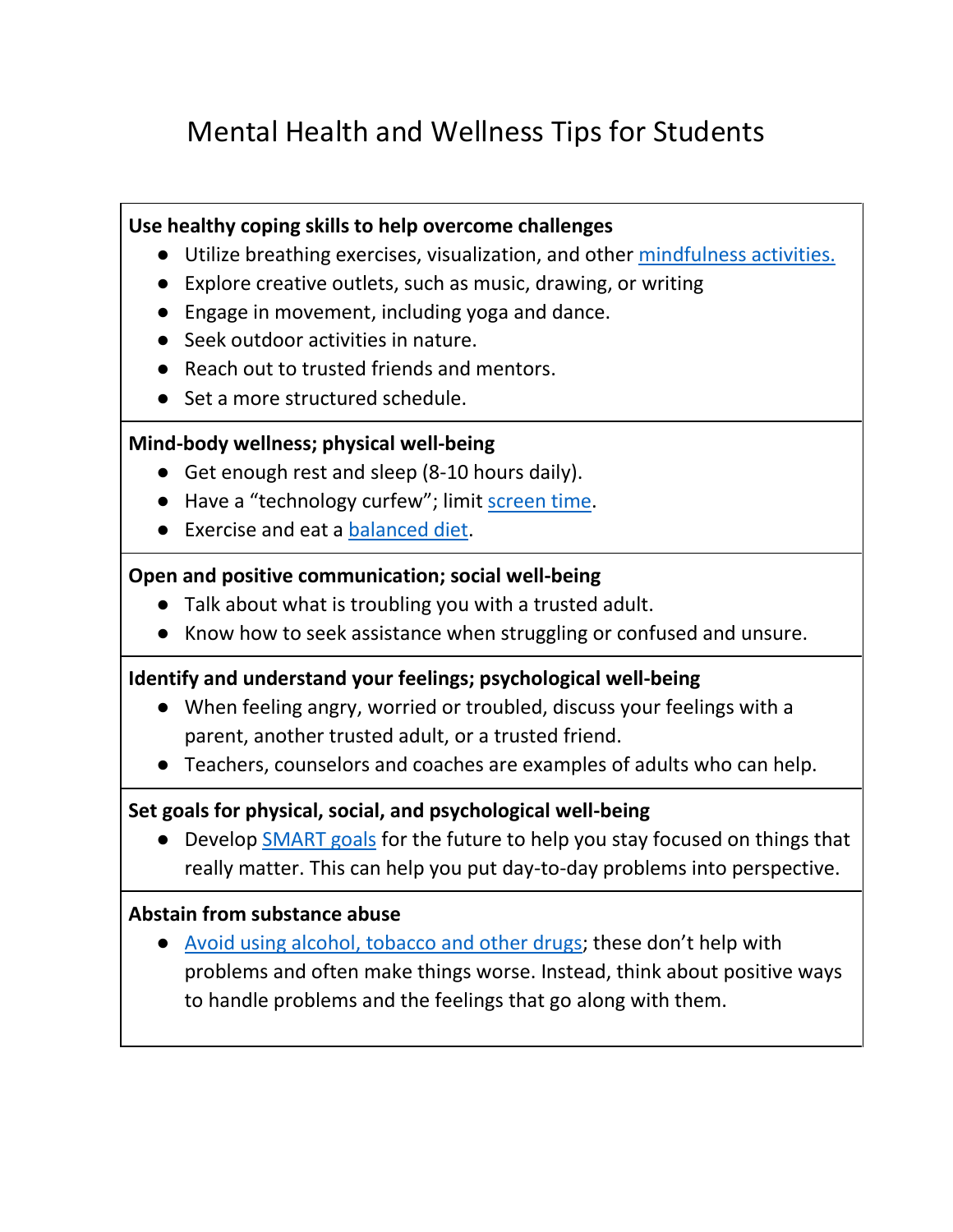# **Get involved in your school and community, social well-being**

- Inquire about a club, group or sports team that your school sponsors that you could join and be a part of.
- Find out how you can volunteer in your community

## **Make positive and healthy decisions**

- Be able to problem solve using the healthy decision making model and resolve any conflicts.
- Understand consequences of actions and be able to reflect on decisions made.

# **[Know where and who you can go to for support](https://www.montgomeryschoolsmd.org/curriculum/health/resources/)**

- Be familiar with support staff at your school, and know how to access information about available resources in your community.
- Identify trusted adults at home and at school that you can seek guidance and support from.

## **Be Kind**

- [Promote positive behaviors](https://www.tolerance.org/) such as respect, responsibility, and kindness around you in common areas, such as hallways, cafeterias, locker rooms, and playgrounds.
- Prevent negative behaviors such as bullying and harassment.
- Work together with peers to stand up to a bully, encourage them to reach out to lonely or excluded peers, promote acts of kindness, and seek the availability of adult support.

# **Express love and gratitude to others**

- Praise should always occur more frequently than criticism.
- Positive emotions help to buffer students from mental illnesses like depression and anxiety.
- Telling a friend that you care and one positive thing about them can make someone's day!

**Get to know your school counselor** [https://www.schoolcounselor.org/school](https://www.schoolcounselor.org/school-counselors-members/careers-roles)[counselors-members/careers-roles](https://www.schoolcounselor.org/school-counselors-members/careers-roles)

● Do you know who your school counselor is? Find time to say hello and get to know who he/she is.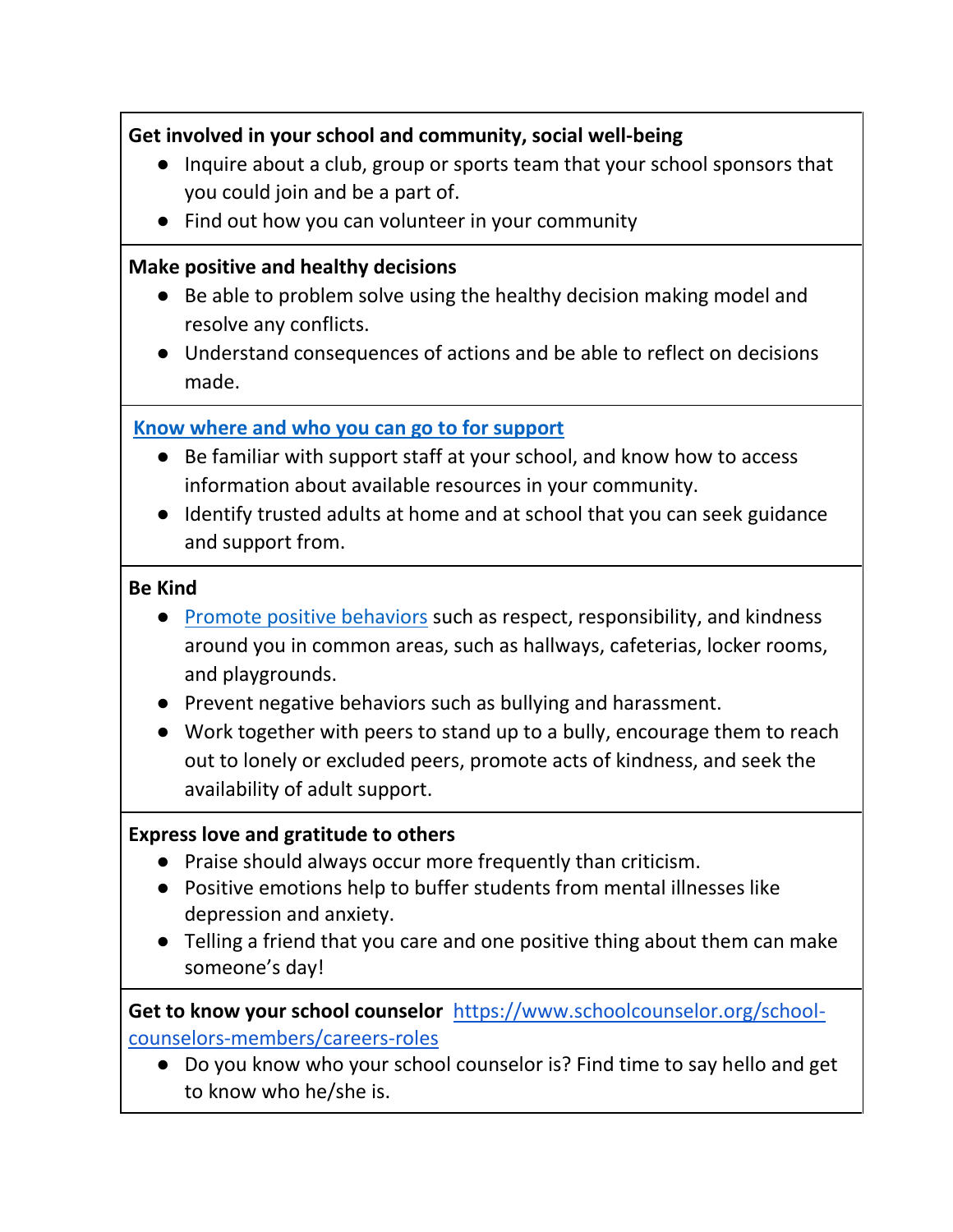● Do you like helping people? Maybe school counseling could be a career for you! Get to know what school counselors do.

## **Learn how to do something well**

- Becoming good at a task can help build positive self-esteem.
- Anyone can become good with at least one activity. It could be learning an instrument, doing well in school, playing a sport, and/or helping others.
- Each of us has hidden talents. Find out what you can excel in!

## **Get to know your building pupil personnel worker (PPW) and what he/she does in your building**

<http://marylandpublicschools.org/about/Pages/DSFSS/SSSP/PPW/index.aspx>

- Do you know who your PPW is? Find time to say hello and get to know who he/she is.
- Do you like helping people? Maybe being an advocate for students could be a career for you! Get to know what PPWs do.

## **Get Connected!**

- Build positive relationships with those around you.
- Avoid people who bring you down.
- Seek support and guidance from those you trust and feel valued by.

# **Be Optimistic in the face of difficulty!**

- Seek help if you need it.
- Work together to solve problems
- Avoid the blame-game; it interferes with problem-solving.
- Work with people's strengths rather than focusing on their weaknesses

## **Get fit!**

- Good physical health prepares the body and mind to be more resilient.
- Healthy eating habits, regular exercise and adequate sleep protect kids against the stress of tough situations.
- Regular exercise also decreases negative emotions such as anxiety, anger, and depression.

## **Think positive!**

- Modeling positive attitudes and positive emotions is very important.
- $\bullet$
- Using a "can do" problem-solving approach to problems can empower you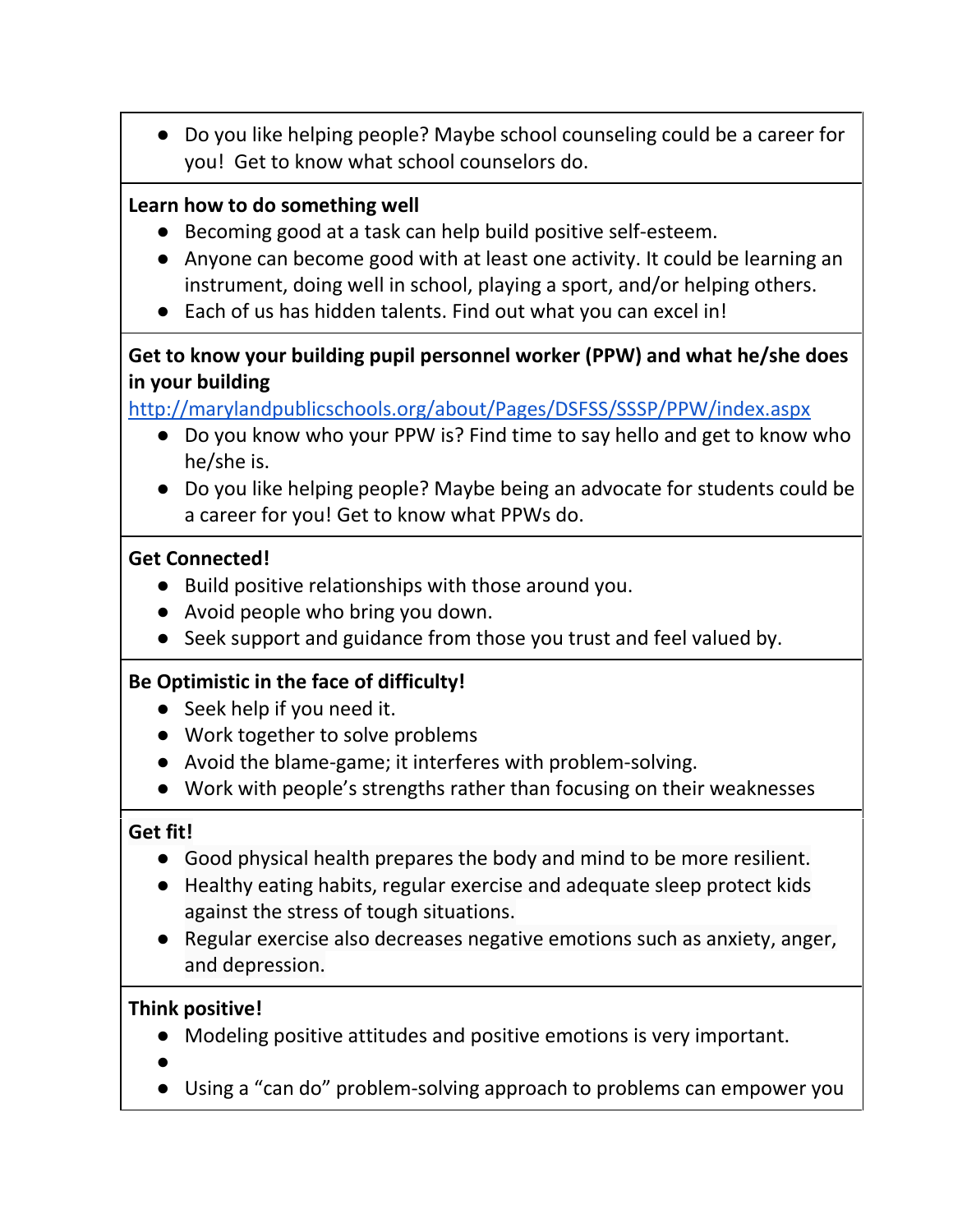and give you a sense of promise.

## **Encourage helping others.**

- Know that you can make a difference. Pro-social behaviors build selfesteem, foster connectedness, reinforce personal responsibility, and present opportunities for positive recognition.
- Helping others and getting involved reinforces being part of the community.

**Get to know your building school psychologist and what he/she does in your building** [https://www.nasponline.org/about-school-psychology/who-are-school](https://www.nasponline.org/about-school-psychology/who-are-school-psychologists)[psychologists](https://www.nasponline.org/about-school-psychology/who-are-school-psychologists)

- Do you know who your school psychologist is? Find time to say hello and get to know who he/she is.
- Do you like helping people? Maybe school psychology could be a career for you! Get to know what school psychologists do.

## **Express gratitude to others**

- Emotions are contagious. Express gratitude to your parents, siblings, families, friends, neighbors, and strangers.
- Say thank you when someone helps or does something nice for you.
- Share with others something for which you are grateful.

## **Express gratitude to yourself**

- Keep a "Good Stuff" journal write down positive things that happen and share
	- Why this good thing happened;
	- What this good thing means to you;
	- What you can do tomorrow to enable more of this good thing;
	- What you learned from taking the time to name this good thing; and
	- What ways you or others contribute to this good thing.

## *Unlock Potential. Find Your Password!*

- Set goals.
- Identify action steps.
- Communicate need.
- Engage in discussions to help create the connections.